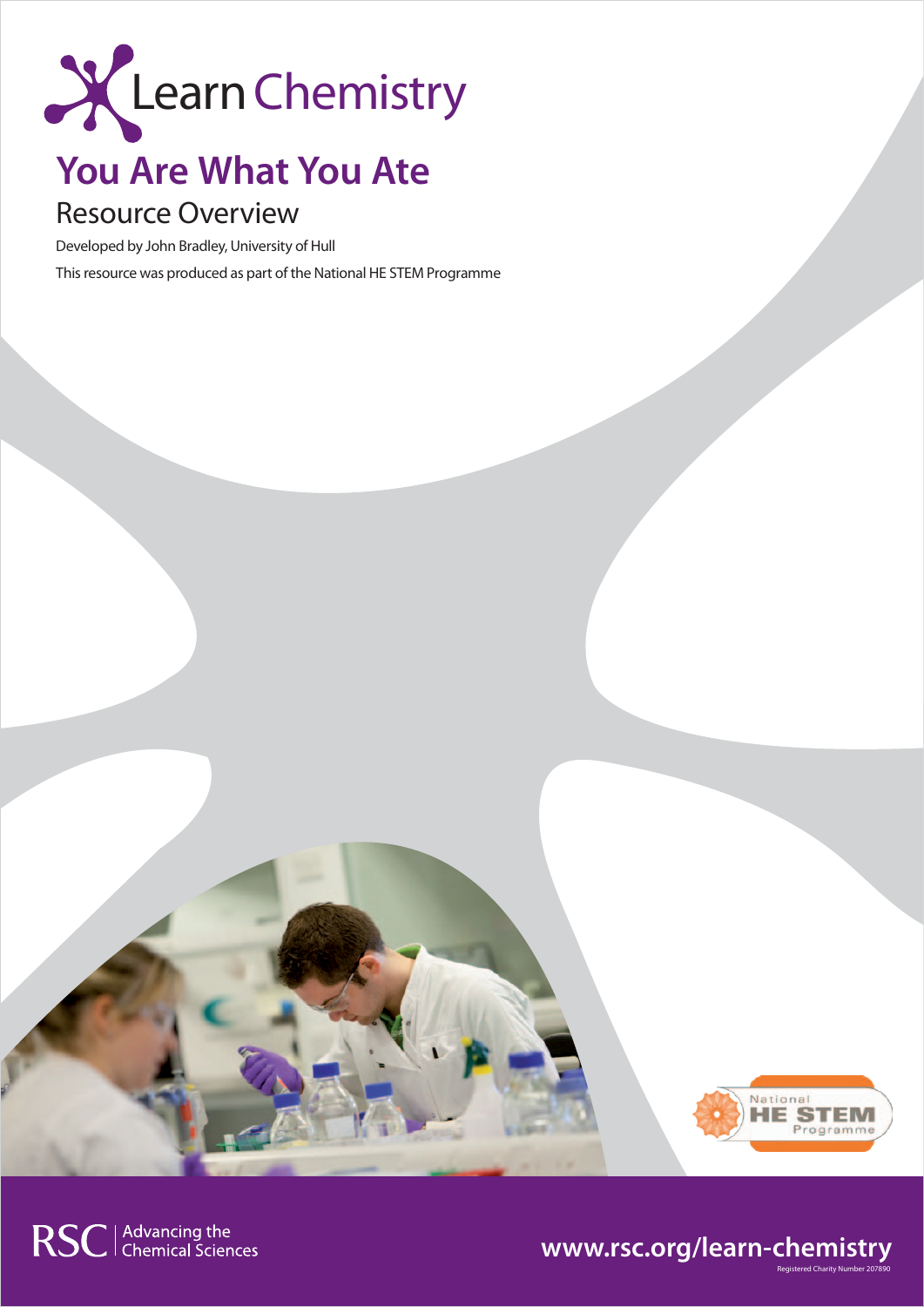### **Contextual Narrative**

#### **Background.**

Context- and problem-based learning, CPBL, on which this resource is based, is a widely used pedagogical technique involving placing the subject matter, in this case the metabolic causes and the incidence of obesity, in the cultural and social environment within which students, tutors and institutions operate. Context-based learning, CBL, is often understood as the use of applications to illustrate and illuminate the curriculum, and for science students this usually means providing them with opportunities to test academic knowledge with real world examples. The traditional approach of introducing real-life context after all the theory has been covered is inverted in CBL, in which the context is used as the driver for learning. Where this approach has been used, evidence has demonstrated that students engage much more enthusiastically with the learning process. In problem-based learning, PBL, as in CBL, the curriculum is organised and driven by real-life contexts. In PBL these contexts are presented in the form of problem scenarios. An important feature of CPBL is that the problems or scenarios are encountered before all the relevant learning has taken place and act as the driver for new learning. Because of this PBL is distinct from traditional problem solving, where problems are generally encountered after learning has taken place.

In the present resource, "You Are What You Ate: The Obesity Epidemic…" students are presented with a problem, the growing incidence of obesity, in a real life context in which the core subject, metabolic chemistry, plays a central role. For the purposes of this resource the local solution to this world-wide problem takes the form of public education through presentations by the students to senior school children. This requires the acquisition of new skills such as use of on-line databases, teamwork and communication skills in addition to skills in the core subject. The students work in small groups, optimally of four or five, and are presented by the tutor with some information to set the scene. The tutor plays a less didactic role after this initial phase, becoming more of a facilitator. Students are given the brief, which in the first instance is to write a persuasive application to a local authority for funding to support the creation of talks to schools in their area and for their delivery. Members of the teams collaborate to acquire additional information and develop a heuristic strategy to complete the formulation of the problem and develop options for a solution. The importance of inquiry as a means of learning is thus emphasised. This approach has been practiced to varying degrees in the physical sciences curriculum during the past decade, and has met with considerable success in terms of enhancing student motivation and consequently higher performance.

#### **The Problem**

The RSC Roadmap identifies food and 'creating and securing a safe, environmentally friendly, diverse and affordable food supply' as a priority for the world. This is usually seen as a strategy to fight starvation in underdeveloped parts of the globe, but in the developed countries a factor of increasing importance in threatening life expectancy is not starvation but obesity – a different aspect of poor nutrition. This resource is designed to use the global relevance and urgency of this problem as a motivational framework for undergraduates in chemistry and allied disciplines.

There is a general public ignorance of the factors involved in maintaining a healthy diet. Food fads, misleading but seductive marketing, superficial press reporting of complex stories (for example on GM foods) and the celebrity chef phenomenon all distract the public from seeking and absorbing evidence-based facts about the food we buy, prepare and eat. The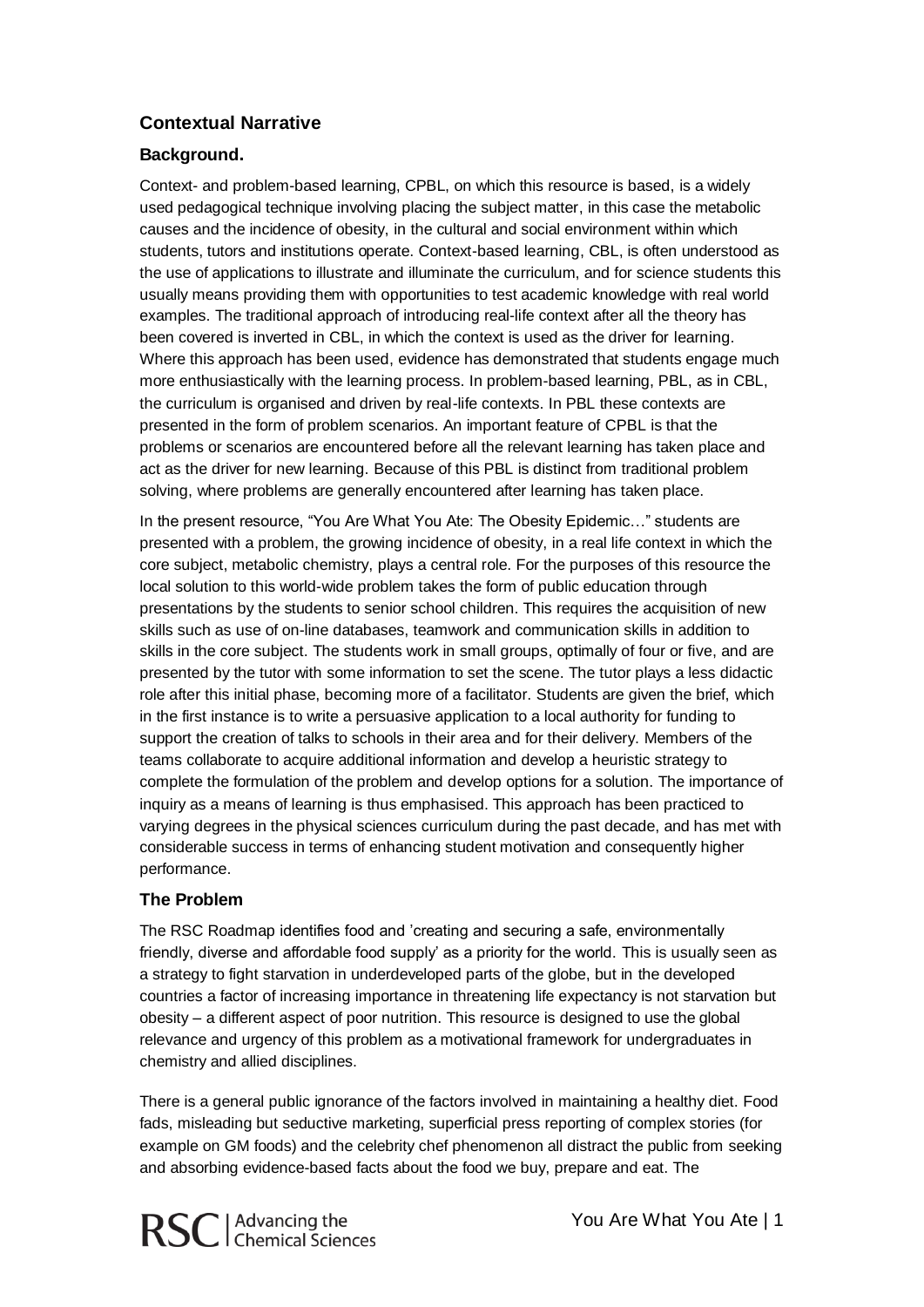commercially motivated claims of beneficial effects for food additives, which may in fact be beneficial, innocuous or deleterious, are accepted as the results of "scientific testing" when this is seldom the case. The public has no means of judging the claims made to induce them to buy and consume foodstuffs and supplements, and this has a number of consequences detrimental to public health. In particular, aggressive marketing and misleading advertising make unhealthy, fat- and sugar-laden fast foods and soft drinks attractive and readily available. The most obvious and harmful consequence of these factors is the rise in poor nutrition and obesity in all developed countries, with consequent decline in actual and predicted public health. In 2007 approximately 40% of the adult population of the UK were overweight (BMI >25kg.m<sup>-2</sup>) and a further 20% were clinically obese (BMI >30kg.m<sup>-2</sup>) with a cost to the NHS of over £3bn. The prospects for the immediate future are bleak. An increasing gap has been noted in general health and life expectancy between the betterinformed and -educated and the less informed, often socially deprived, sections of the public.

It falls to the trained scientist to find ways to inform and enlighten the public about food, nutrition and the risks consequent on a poor diet rich in fats and sugar, especially when that diet is coupled with a sedentary lifestyle. It is a useful goal for chemists to attempt to put this information in an assimilable form for a lay-audience. Unfortunately, the publication in the press of conflicting and poorly reported stories on the risks/benefits of dietary habits has contributed to a general distrust of science and scientists. The problem remains of how to express useful, science-based information on diet and nutrition to counteract the exaggerated claims for "superfoods", "nutritional" additives made by the food industry and the sensationalist reports of miracle obesity cures in the press.

In "You Are What You Ate …" we will use the context of this societal problem to engage and motivate science undergraduates in chemistry and related disciplines to focus on the acquisition, development and dissemination of chemical and biochemical knowledge relevant to public health and to the food industry. Students in the course will take the role of teachers for senior schoolchildren, an important target audience for receipt of nutritional and health information. They will write proposal letters to a local Education Authority requesting support for the delivery of talks in schools on the obesity crisis. A crucial component of the course will be the acquisition of analytical and presentational skills by student chemists aimed at fostering the growth of a population of informed young consumers with the ability to make evidence-based choices in food and nutrition. The closeness in age and consonance in lifeviews between the students and their target audiences adds to the potency of the approach and to the prospect of engagement.

#### **The Structure of the Resource**

Students will form teams to construct an appraisal of the problem of overweight, obesity and public health with particular emphasis on the problems these issues pose for children and young adults. They will do this based on information gleaned from public sources such as press coverage, government reports, websites and recommended texts. The knowledge thus obtained will form the basis of a detailed letter to a local education authority with the aim of giving their presentations to senior pupils in local schools. The groups will then construct 20 minute presentations for delivery to schools. The students will also compose a two-page leaflet or flier to introduce the issues to a sixth-form group, and finally write a report containing policy recommendations to address the problem.

This resource may be used with undergraduates of differing academic backgrounds and at different levels. The appropriate material content and the expectations for the students'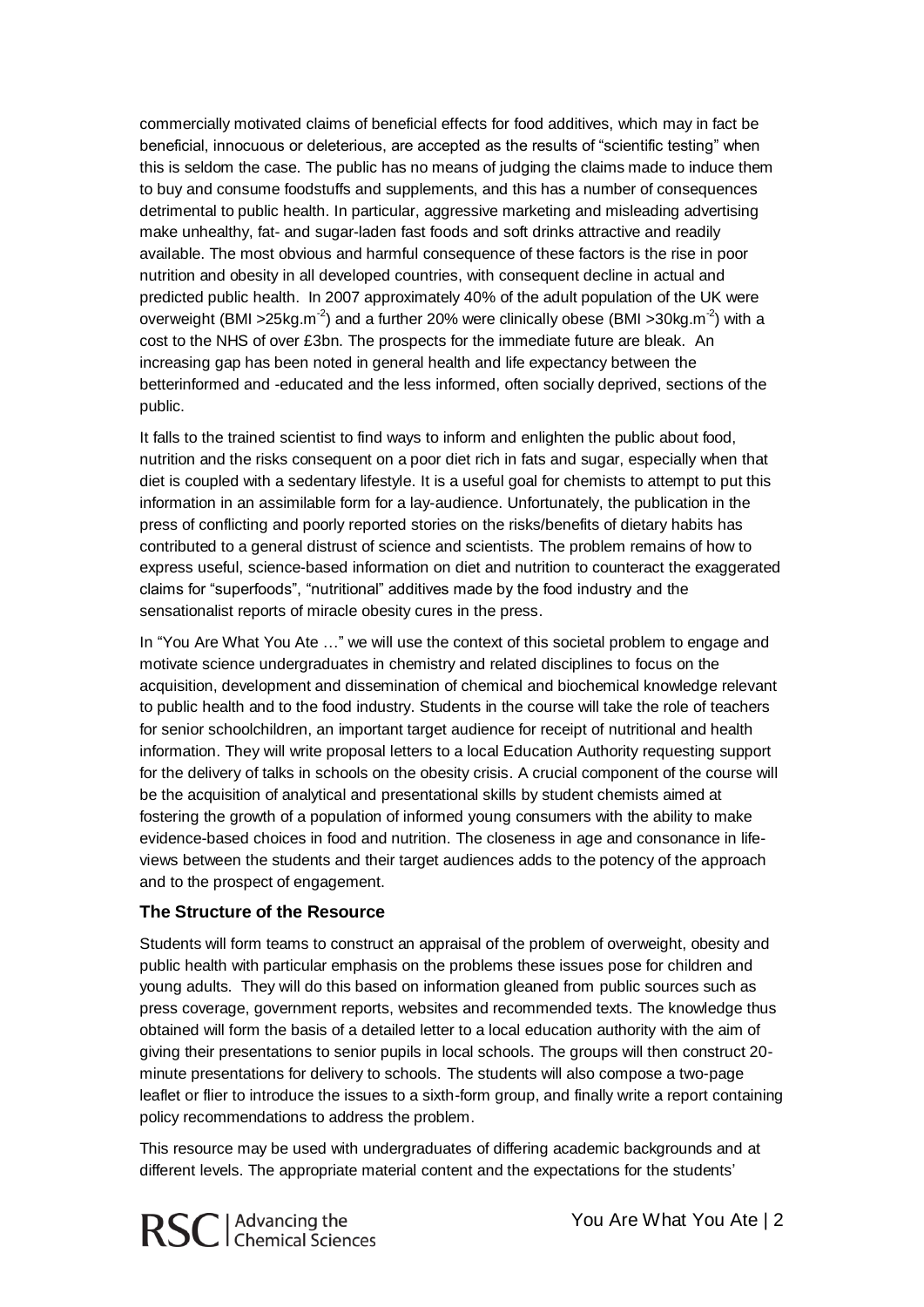performance will be chosen by tutors in alignment with the identity of their department or school and the academic year of the class. Thus senior undergraduates in chemistry would be expected to be more familiar with details of the appropriate metabolic chemistry, as would students at a similar level in biochemistry; students in medical schools perhaps less so, and students in schools of public health etc. would have the least need for that level of detailed chemistry, but would be expected to have a general knowledge of dietary and nutritional content. It is not expected that details of metabolic chemistry be reproduced in the student output from the course but only that an adequate level of knowledge should inform the presentations and reports produced. It is one of the learning objectives of the resource that students acquire the ability to assemble technical information from a variety of sources and then select the crucial components for synthesis into a form more accessible to a general audience.

Students are first given background information on the obesity crisis via a PowerPoint presentation from the tutor, to provide a common starting point. This will also describe an outline of the structure of the course and the tasks that are to be assigned. Groups of four or five students are to be identified by the tutor on the basis of an approximate assessment of ability (mixed ability teams are needed) and the "rules of engagement" outlined. It is important that the students are made aware that self-assessments of the contributions of each team member to the team output will be part of the final assessment of their performance.

In the first phase of the resource students working in the assigned teams are tasked with preparing a letter to a local authority proposing presentations to sixth-formers on the obesity crisis. The teams will also prepare a letter to a school head teacher requesting permission to visit the school (in essence a shorter, informal version of the letter to the Education Authority). One or more of these letters, (after some expert editing as necessary) will be used after the completion of the resource to provide a reality component to the process by sending the top achieving team to a local school to give the presentation. The announcement of this will act as a spur to the student teams and will add a real-life competitive edge to the application process.

A short list of possible resources will be introduced by the tutor, exemplifying information contained in texts, press websites, government reports online and other sources. These sources are such that each is linked, through the original documents, to others that the students will be encouraged to inspect, thus developing their knowledge base. This kind of fractal development of information can be daunting to the uninitiated, and selection of useful information will require a degree of critical appraisal of the content of the sources. Teams should assign the exploration of different aspects of the problem to individual team members and write the proposal letter on the basis of pooled results. The focus and scope of the proposal letters are left to the students and it should be made clear that the presentations they will deliver when their proposals are accepted must reflect the content of the proposal letters. For example they might stress the imbalance of energy input and expenditure in the average adolescent lifestyle, the saturation advertising of nutritionally inadequate fast foods and soft drinks in the media, the interlocking of metabolic pathways that leads to fat deposition, the lack of adequate nutritional information on food packaging, the inadequacy of public policy on nutrition. Successful proposal letters will show a balance between several possible themes.

Education authority letters will be appraised by the tutor, with some possibility of requiring a rewrite to ensure that all teams are at a similar point before beginning the next phase. On the successful appraisal of the proposal letters the students enter the second phase of the

You Are What You Ate | 3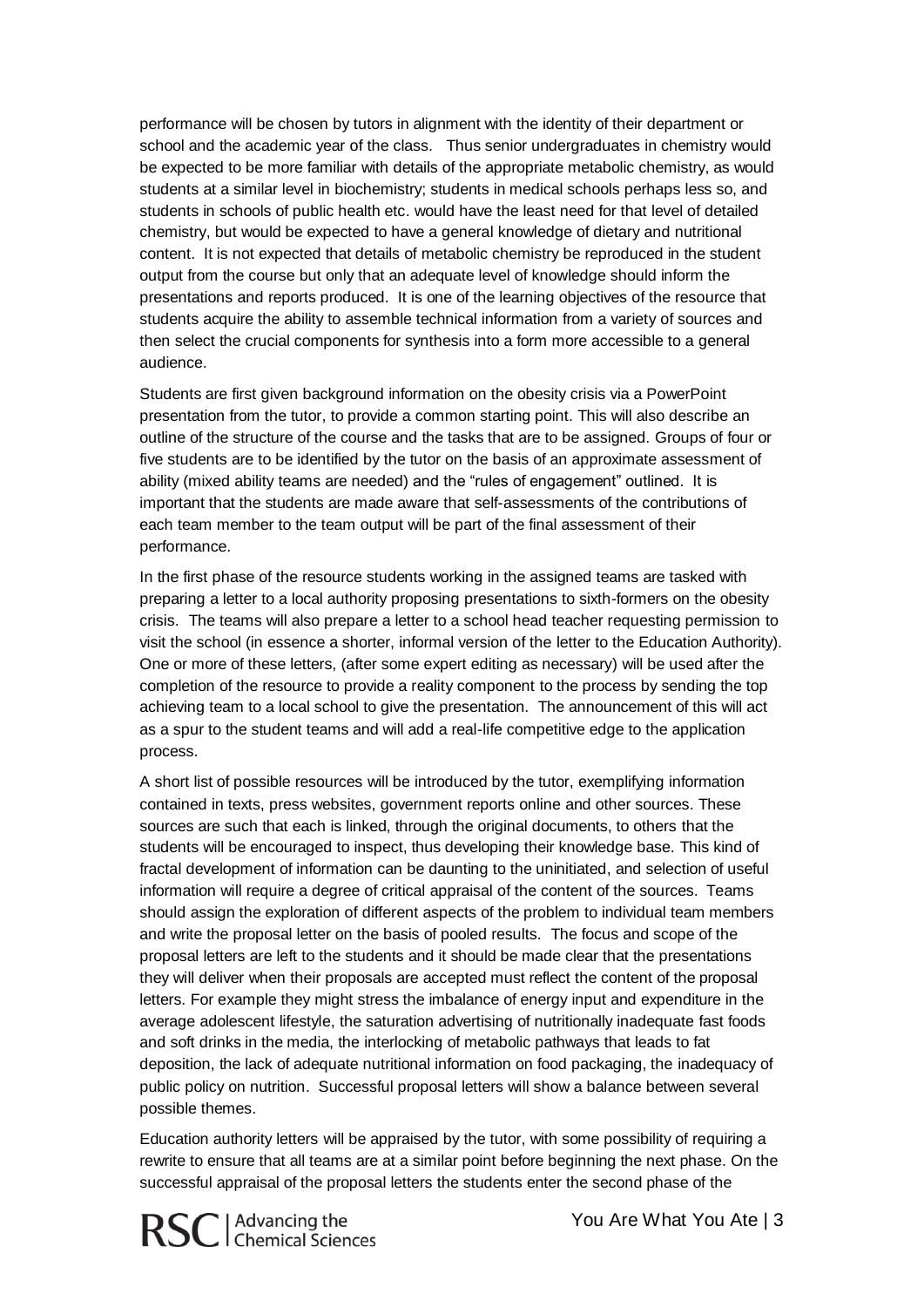resource as the teams are tasked with the preparation of the talks to be given at school for senior pupils. These will be short, 20 minutes in length, and are to be designed for a technically literate school audience, perhaps with a higher level of science background than the average school population, to enable the student presenters to delve into some metabolic chemistry as the technical underpinning to their talks. They will also be asked to prepare a poster or leaflet to be delivered to schools in advance of their visits to attract an audience and to serve as a reminder of their visits. The talks and posters/leaflets should reflect the theme of the successful proposal letters. The delivery of effective talks, especially short talks, is not a skill that comes naturally to all speakers, especially in presentations that are based on technical information. This is especially the case for inexperienced speakers, and sadly it remains true at quite advanced stages of scientists' careers, as a visit to any large professional meeting will confirm. The acquisition of this skill is another of the goals of the resource. Tutors should introduce some rhetorical and iconographic skills that aid in the construction and delivery of a persuasive and informative presentation. These skills will then be used in student-led short practice presentations in front of the other teams, who will offer their critiques with those of the tutor.

A summary of issues central to the problem of obesity will be given based on which the teams will develop a strategy for developing their schools' presentations. As with the preparation for the proposal letter, some seminal sources of technical, epidemiological, demographic, historical and political information will be provided, and search strategies suggested for this phase. The students should focus on those aspects of the problem that they described in their proposal letters, presumably those that stimulated them the most, thus generating a variety among the presentations. They are to be encouraged to appraise the value of the type of information that they inspect to prevent overload resulting from following every available link. The only prescription is that the presentations they prepare should contain at least some aspects of metabolic chemistry to be made understandable to their prospective audience (more is better). A PowerPoint presentation "Molecules in Metabolism" is provided for delivery in a tutor-led session. Some aspects of public health considerations should of course be included. It will be especially useful in developing the critical faculties of the students for them to compare some items of press coverage of the topic – there is no shortage of sensational examples in the tabloid press, and more balanced and informative coverage will be found by following some selected links provided.

Students will meet with tutors periodically to monitor progress and to be offered guidance where needed to maintain momentum and student engagement.

One team member, selected by each team, will present the team's talk. Practice sessions by the students are encouraged in which short talks (five to ten minutes) are given to develop skills in constructing presentations, increasing confidence and fluency of presentation and optimizing timing. The delivery of the final presentations should be in as realistic a setting as possible. The whole class and tutor(s) will be present for each talk, and other staff might be encouraged to attend to provide an audience that should be able to ask useful questions. Local schoolchildren might also be invited to attend, giving an authenticity to the event.